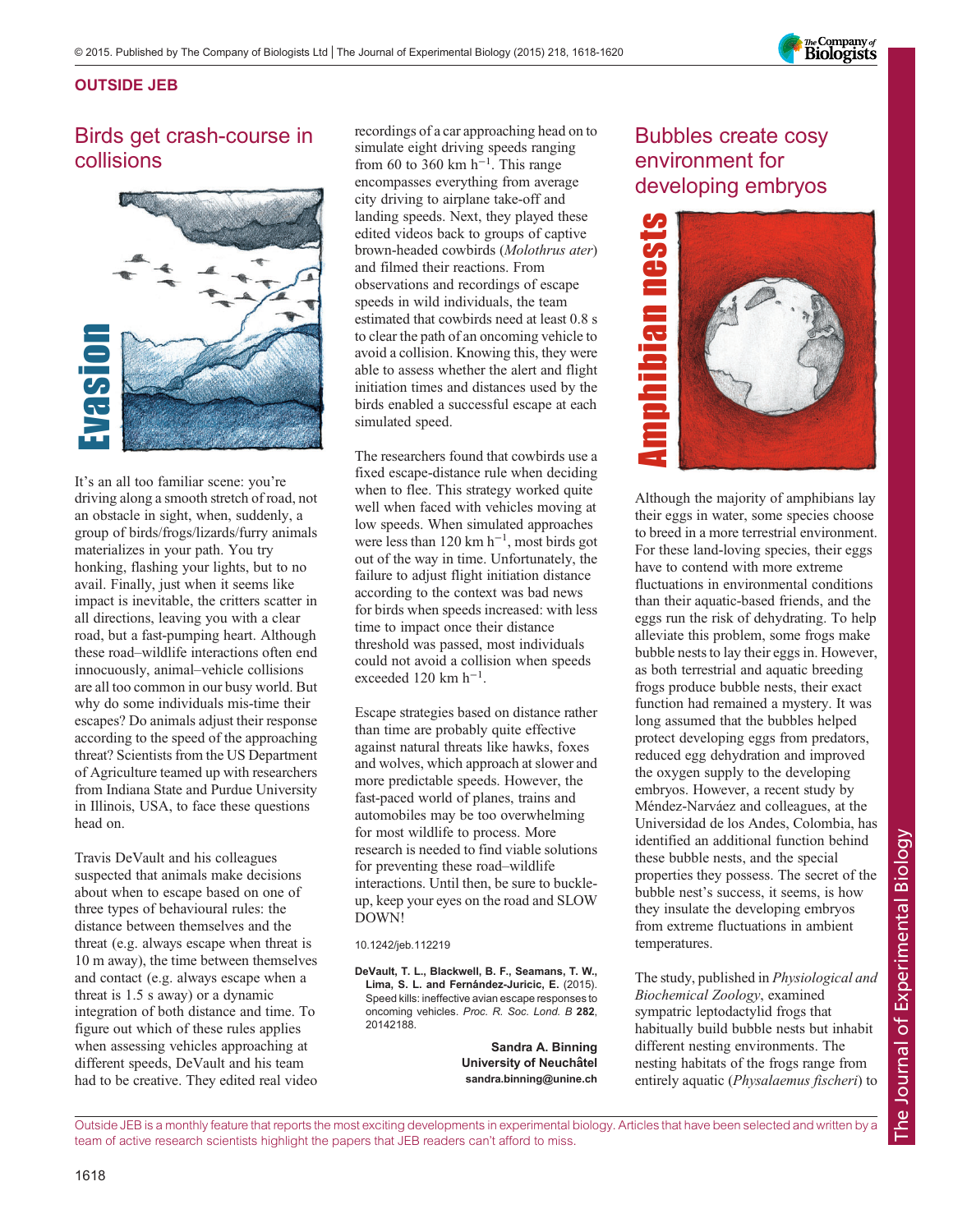nesting well over 20 m away from the nearest water source (Leptodactylus fuscus). Working in the Reserva Wisirare, situated in North East Colombia, the team used thermocouples to measure the temperature deep inside the bubble nests and the ambient temperature of the air immediately surrounding it. Repeating this at set times across a 24 h period, Méndez-Narváez and co-authors discovered that temperatures within the bubble nests in the mornings and afternoons were lower than that of the tropical ambient air, while temperatures within the nest were higher at night when compared with their surroundings. Furthermore, these differences between nest and ambient temperatures were more pronounced in the species that build nests at greater distances from the water, suggesting superior insulation in the nests of the more terrestrial breeding species.

The bubble nests were acting to buffer changes in ambient temperature fluctuations, as the variation in nest temperature was lower than corresponding variations in ambient temperature. Moreover, by maintaining higher temperatures within the nest at night, embryonic development was accelerated. To understand the functional significance of this thermal buffering, the team translocated nests of the most aquatic species, P. fischeri, from traditional nest locations floating on the water surface to sites several metres from the water edge. Relocating the nests to a terrestrial site led to a large increase in embryo mortality, due to the poorer thermal properties of bubble nests made by aquatic breeding species.

The nesting preference for each species is reflected in the thermal properties of their respective bubble nests, with species nesting further from water having more thermally insulated nests compared with those species nesting directly on the water surface. It is highly likely, therefore, that the increased insulation that the bubble nests provide would have played a pivotal role during the early colonisation of thermally variable habitats in frogs and other vertebrate groups. Indeed, the authors conclude that the thermal properties of the bubble nests are particularly advantageous in environments that experience strong fluctuations in temperature throughout the day, and where the timing of events such

as the rainy season is highly variable and unpredictable.

10.1242/jeb.112235

Méndez-Narvá[ez, J., Flechas, S. V. and](http://dx.doi.org/10.1086/680383) Amézquita, A. [\(2015\). Foam nests provide](http://dx.doi.org/10.1086/680383) [context-dependent thermal insulation to embryos](http://dx.doi.org/10.1086/680383) [of three Leptodactylid frogs.](http://dx.doi.org/10.1086/680383) Physiol. Biochem. Zool. 88[, 246-253.](http://dx.doi.org/10.1086/680383)

> Steve Portugal Royal Holloway Steve.Portugal@rhul.ac.uk

### Take your time to resolve sensory conflicts



Our senses tell us what is around us, informing us of approaching danger, nearby mates and sources of food. The intensity of these stimuli varies, and in order to cope with this, our senses adapt: in the dark our eyes are keener than in daylight, and in a quiet room our sense of hearing is more sensitive than out in the street. At a cellular level, this process ensures that the same number of action potentials is fired in response to stimuli of different intensities by the neurons that process the sensory information. While adaptation serves to enhance our ability to detect important things around us, the brain loses information on the absolute value of stimuli. However, for some tasks this information is critical. How can the nervous system deal with these seemingly contradictory demands?

In a paper recently published in PLoS Biology, a team from universities in Oldenburg, Berlin, and Tuebingen, Germany, shed light on this process by looking at auditory communication in grasshoppers. A male grasshopper, as it tries to identify the call of a potential

mate, should adapt its hearing to deal with the varying intensity of the auditory stimulus, but, at the same time, can only detect her location by comparing the difference in intensity of the call between his two ears (the closer ear will hear a slightly louder call). To tackle this problem, the team first had to see where in the nervous system adaptation occurs.

The team performed recordings of neurons within the ear and the local neurons to which they talk as the grasshopper's ears transduce sound information to local neurons. These neurons in turn relay the information to two separate channels going up into the central brain: a channel for the sound pattern (which encodes the identity of the sound, and benefits from adaptation) and another for the difference in intensity between the ears – the 'location channel' – which encodes location, and suffers from adaptation. The team found that, by the time the sound information has reached the local neurons, it has been perfectly adapted: they fire the same number of spikes in response to sounds of different intensities. Crucially, this adaptation takes around 50 ms, which means that within that initial time window the local neurons still have information on the intensity of the sound: the more intense the stimulus, the more action potentials these cells fire. The cells in the location channel could potentially read out the information collected in the first 50 ms in order to detect the location of the call.

To test this hypothesis, the team recorded from one such neuron, AN2, to see its response to an acoustic stimulus. They noticed that AN2 only fires action potentials during the first 50 ms of the stimulus, actively shutting itself off after that time. This suggests that this location neuron is tuned to the process of adaptation within the ear and the local neurons, responding to when the information encodes the location of the call, and ignoring it when it encodes the call identity, which would only confuse it.

This work therefore shows how the nervous system's changing response to a stimulus over time can overcome the problem of both having to remove a source of sensory information and depending on it for a behavioural task, a principle that